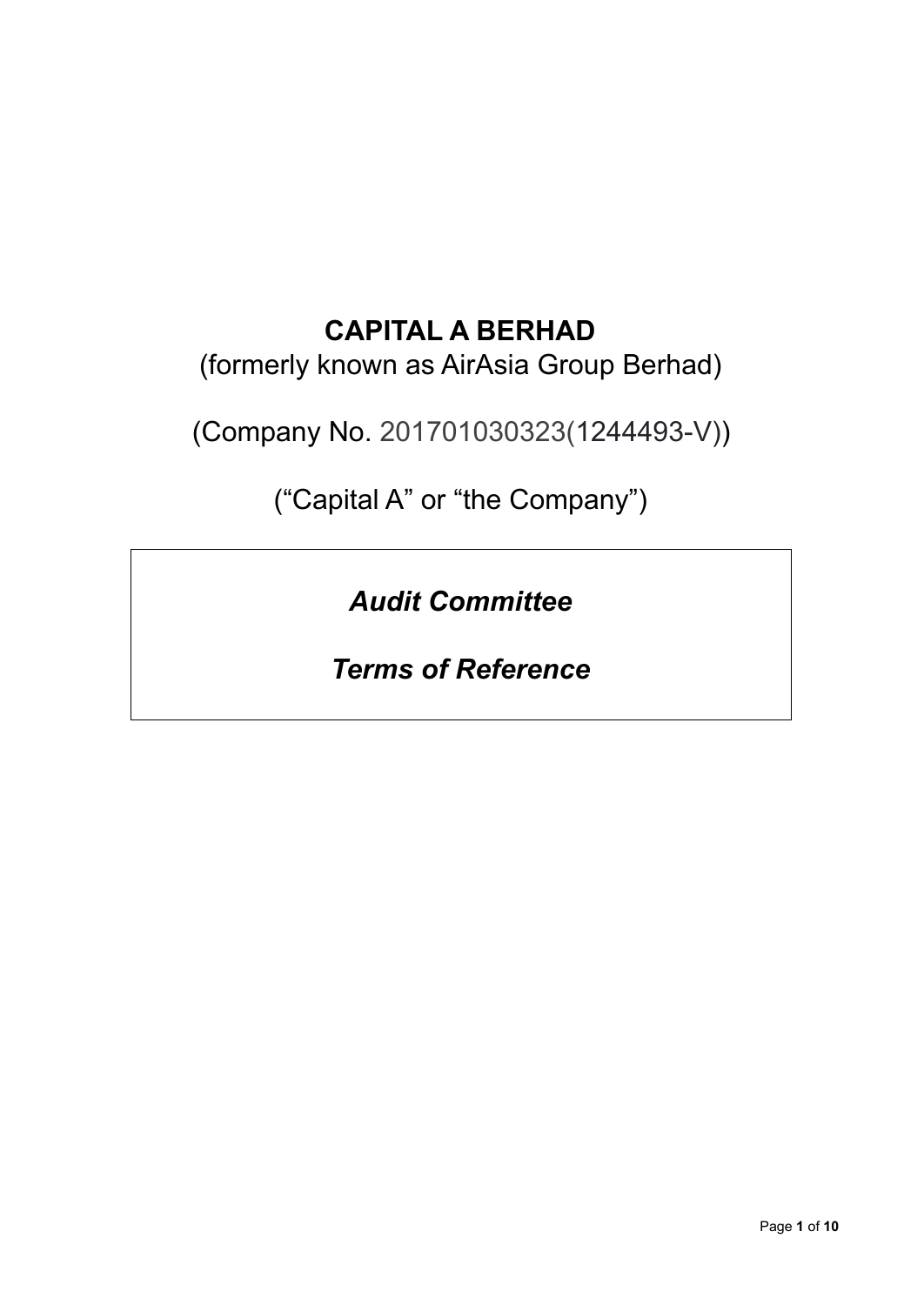## **Terms of Reference**

| Item           | Name of Committee                |                      | Audit Committee of Capital A Berhad ("Committee")                                                                                                                                                                                                                                                                                                                                                                                                                                                                                                                                                                                                                                                                                                                                                                                                                                                                                         |
|----------------|----------------------------------|----------------------|-------------------------------------------------------------------------------------------------------------------------------------------------------------------------------------------------------------------------------------------------------------------------------------------------------------------------------------------------------------------------------------------------------------------------------------------------------------------------------------------------------------------------------------------------------------------------------------------------------------------------------------------------------------------------------------------------------------------------------------------------------------------------------------------------------------------------------------------------------------------------------------------------------------------------------------------|
| 1              | Applicable laws /<br>Guidelines  | Ì.                   | Including but not limited to:<br>the Main Market Listing Requirements ("MMLR") of<br>(a)<br>Bursa Malaysia Securities Berhad ("Bursa Malaysia")<br>including but not limited to the Capital Markets and<br>Services Act 2007 ("CMSA");<br>the Companies Act 2016 ("CA");<br>(b)<br>the Malaysian Code on Corporate Governance 2017<br>(c)<br>issued by the Securities Commission ("MCCG");<br>(d)<br>Accountants Act 1967 ("AA"); and<br>where applicable, the provisions of the Constitution of<br>(e)<br>the Company.                                                                                                                                                                                                                                                                                                                                                                                                                   |
| $\overline{2}$ | Objectives/Principles            | $\ddot{\phantom{a}}$ | The Board's responsibilities which have been delegated to the<br>Committee should be clearly conveyed and explicitly defined.<br>Both the MCCG and Paragraphs 15.11 and 15.12 of the MMLR<br>set out the need for written terms of reference and minimum<br>functions of the Committee.<br>The Terms of Reference will not only help the Committee<br>members focus on their roles and responsibilities but the<br>disclosure of such will also enable shareholders to be apprised of<br>the roles and responsibilities of the Committee.                                                                                                                                                                                                                                                                                                                                                                                                 |
| 3              | Roles<br>and<br>Responsibilities | $\mathbb{R}^2$       | The primary roles and responsibilities of the Committee with<br>regards to the Capital A Group's Internal Audit department,<br>External<br>Auditors,<br>Financial<br>Reporting,<br>Related<br>Party<br>Transactions, Annual Reporting and Investigation are as follows:<br>(a) Internal Audit<br>mandate the Internal Audit department to report directly<br>i.<br>to the Committee;<br>review the adequacy of the scope, functions, budget,<br>ii.<br>competency and resources of the Internal Audit<br>department, and that it has the necessary independence<br>and authority to carry out its work, which should be<br>performed professionally and with impartiality and<br>proficiency;<br>iii.<br>review<br>Internal<br>Audit<br>Reports<br>that<br>and<br>ensure<br>appropriate and prompt remedial action is taken by the<br>Management on lapses in controls or procedures that are<br>identified by Internal Audit department; |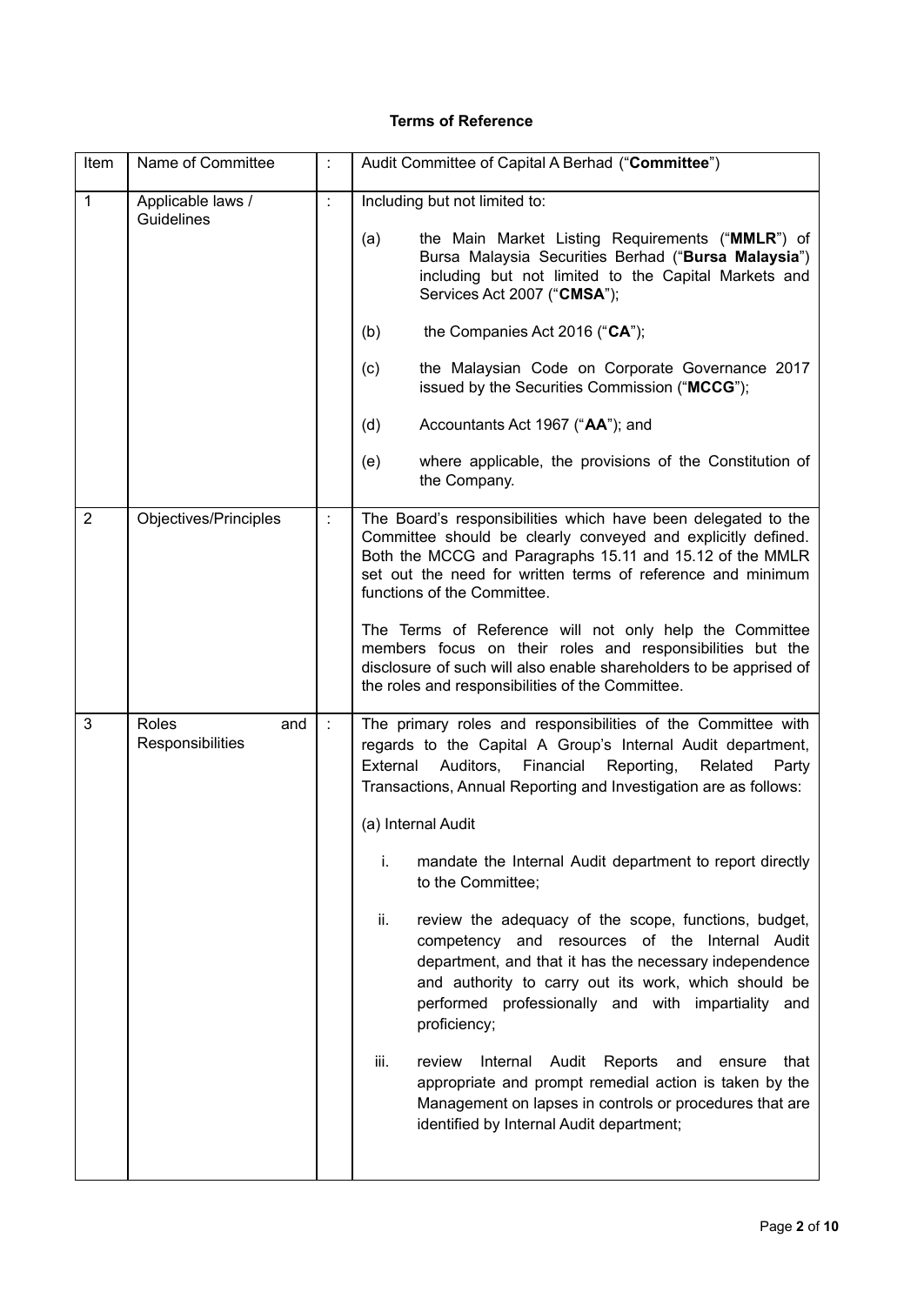| iv.   | review the Internal Audit Reports relating to the Capital A<br>Group's affiliates;                                                                                                                                |
|-------|-------------------------------------------------------------------------------------------------------------------------------------------------------------------------------------------------------------------|
| V.    | review the appraisal or assessment of the performance<br>of the Internal Audit department;                                                                                                                        |
| vi.   | approve the appointment or termination of the Group<br>Head - Internal Audit and senior staff of Internal Audit<br>department;                                                                                    |
| vii.  | take cognisance of resignations of Internal Audit<br>department's staff and the reasons for resigning;                                                                                                            |
| viii. | review the results of ad-hoc investigations performed by<br>the Internal Audit department and the actions taken<br>relating to those investigations;                                                              |
| ix.   | review the results of internal assessment performed on<br>the internal audit function;                                                                                                                            |
| х.    | review the results of the external assessment performed<br>on the internal audit function;                                                                                                                        |
| xi.   | review the adequacy of the Internal Audit Charter;                                                                                                                                                                |
| xii.  | approve the Internal Audit Charter, which defines the<br>purpose, authority, scope and responsibility of the<br>Internal Audit function within the Group;                                                         |
| xiii. | monitor that all recommended actions by the Group<br>Internal Audit Department ("GIAD") are implemented in a<br>timely manner; and                                                                                |
| xiv.  | undertake the performance appraisal of the Group Head,<br>GIAD.                                                                                                                                                   |
|       | (b) External Auditor                                                                                                                                                                                              |
| i.    | consider the appointment of the External Auditors, Audit<br>fees, resignation or dismissal of the External Auditors;                                                                                              |
| ii.   | submit a copy of written representation or submission of<br>External Auditors' resignation to Bursa Malaysia;                                                                                                     |
| iii.  | monitor the effectiveness of the External Auditors'<br>performance and their independence and objectivity;                                                                                                        |
| iv.   | discuss with the External Auditors before the Audit<br>commences, the Audit plan which includes the nature<br>and Scope of the Audit, and ensure co-ordination where<br>more than one (1) Audit firm is involved; |
| v.    | review major findings raised by the External Auditors and<br>Management's<br>and<br>monitor<br>that<br>responses,<br>all<br>recommendations arising from the audit are properly                                   |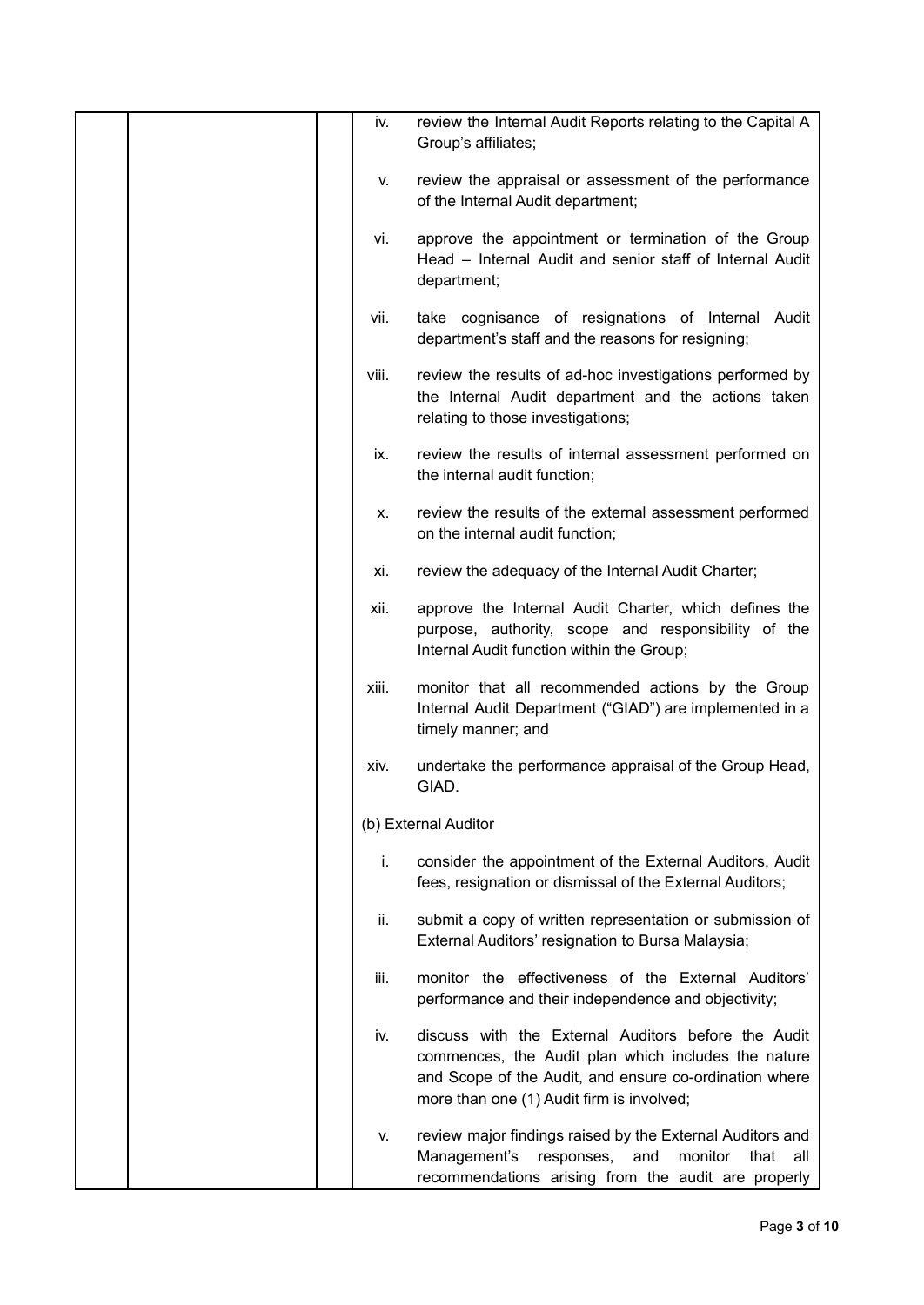|       | implemented including the status of the previous Audit<br>recommendations;                                                                                                                                                                                                                                                                                                                                                                                                                                       |
|-------|------------------------------------------------------------------------------------------------------------------------------------------------------------------------------------------------------------------------------------------------------------------------------------------------------------------------------------------------------------------------------------------------------------------------------------------------------------------------------------------------------------------|
| vi.   | discuss problems and reservations arising from the<br>interim and final Audits, and any matter the External<br>Auditors may wish to discuss (in the absence of<br>Management where necessary);                                                                                                                                                                                                                                                                                                                   |
| vii.  | provide a line of communication between the Board and<br>the External Auditors;                                                                                                                                                                                                                                                                                                                                                                                                                                  |
| viii. | review the extent of assistance and co-operation<br>extended by the Group's employees to the External<br>Auditors and ensure that all information required by the<br>External Auditors were made available to them;                                                                                                                                                                                                                                                                                              |
| ix.   | review and monitor the provision of non-audit services by<br>the External Auditors and to ensure that they comply with<br>the external auditor independence policy;                                                                                                                                                                                                                                                                                                                                              |
| Х.    | The Committee is responsible for requiring for Group's<br>External Auditors to submit on a periodic basis, a formal<br>written statement delineating all relationships between<br>the External Auditors and the Group, consistent with<br>International Standard on Auditing 260 modified as<br>appropriate based on the Malaysian guidelines for<br>auditors independence, and to obtain confirmation from<br>them that they are, and have been, independent<br>throughout the conduct of the audit engagement; |
| xi.   | ensure that there is coordination between both Internal<br>and External Auditors; and                                                                                                                                                                                                                                                                                                                                                                                                                            |
| xii.  | receive continuous updates from the External Auditors<br>on changes in the Malaysian Financial Reporting<br>Standards as well as the International Financial<br>Reporting Standards to ensure that the Group is ready<br>for implementation and to understand the implication, if<br>any, on the Group's Financial Statements.                                                                                                                                                                                   |
|       | (c) Financial Reports and Bursa Malaysia Announcements                                                                                                                                                                                                                                                                                                                                                                                                                                                           |
| i.    | To review and recommend the quarterly and annual<br>management accounts of the Group and Company for<br>approval of the Board.                                                                                                                                                                                                                                                                                                                                                                                   |
| ii.   | To review the quarterly and year-end financial statements<br>of the Group and Company, and reports to Bursa<br>Malaysia focusing particularly on: -                                                                                                                                                                                                                                                                                                                                                              |
|       | any change in Accounting Policies and Practices,<br>and the implementation of such changes;                                                                                                                                                                                                                                                                                                                                                                                                                      |
|       | significant and unusual events;                                                                                                                                                                                                                                                                                                                                                                                                                                                                                  |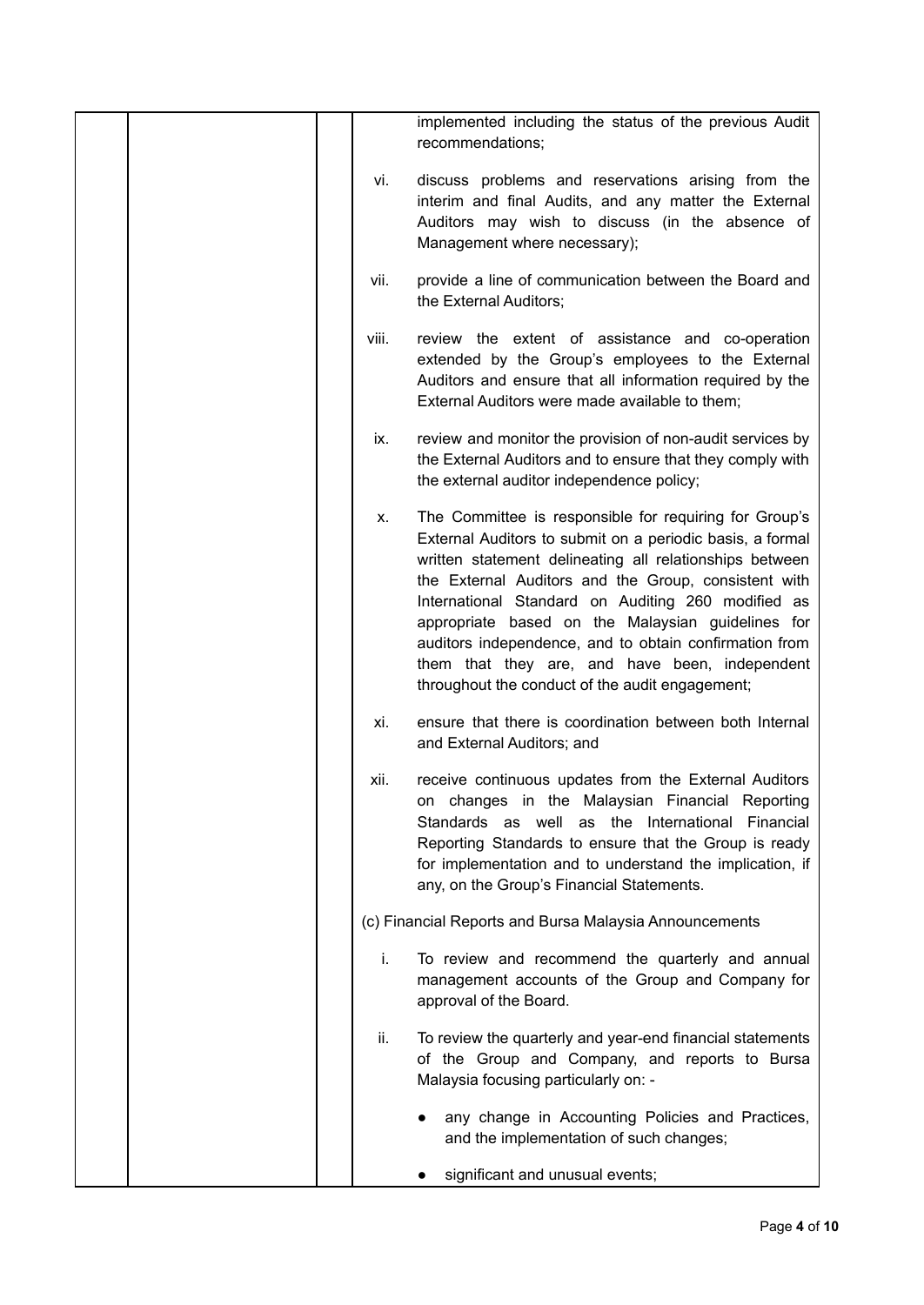|  |     | significant adjustments arising from the Audit;                                                                                                                                                                                                                       |
|--|-----|-----------------------------------------------------------------------------------------------------------------------------------------------------------------------------------------------------------------------------------------------------------------------|
|  |     | litigation that could affect the results materially;                                                                                                                                                                                                                  |
|  |     | the going concern assumption;                                                                                                                                                                                                                                         |
|  |     | compliance with Accounting standards, other legal<br>requirements and regulatory requirements;                                                                                                                                                                        |
|  |     | where<br>necessary,<br>make<br>appropriate<br>recommendations to the Board for approval; and                                                                                                                                                                          |
|  |     | review and ensure corporate disclosure policies and<br>procedures of the Group (as they pertain to<br>accounting, audit and financial matters) comply with<br>the disclosure requirements as set out in the MMLR.                                                     |
|  |     | (d) Related Party Transactions                                                                                                                                                                                                                                        |
|  | i.  | review any related party transaction and conflict of<br>interest situations<br>and where appropriate,<br>make<br>recommendations to the Board for approval that such<br>transactions are at arm's length and are in the best<br>interest of the Group or Company; and |
|  | ii. | review the process used to procure the shareholders'<br>mandate for recurrent related party transactions.                                                                                                                                                             |
|  |     | (e) Annual Report                                                                                                                                                                                                                                                     |
|  | i.  | report the Audit Committee's activities for the financial<br>year;                                                                                                                                                                                                    |
|  | ii. | prepare for the Board's consideration and approval, a<br>draft of the Audit Committee Report to be set out in the<br>Company's annual report. This draft report must disclose<br>amongst others:                                                                      |
|  |     | A. the Committee's composition, including the name,<br>the<br>designation<br>(indicating<br>chairman)<br>and<br>directorship of the members (indicating whether the<br>directors are independent or otherwise);                                                       |
|  |     | B. the Committee's Terms of Reference;                                                                                                                                                                                                                                |
|  |     | C. the number of Committee meetings held during the<br>financial year, details of attendance of each<br>Committee member and the details of relevant<br>training attended by each Committee member;                                                                   |
|  |     | D. a summary of Committee's activities in discharging<br>its functions and duties for the financial year and how<br>it has met its responsibilities; and                                                                                                              |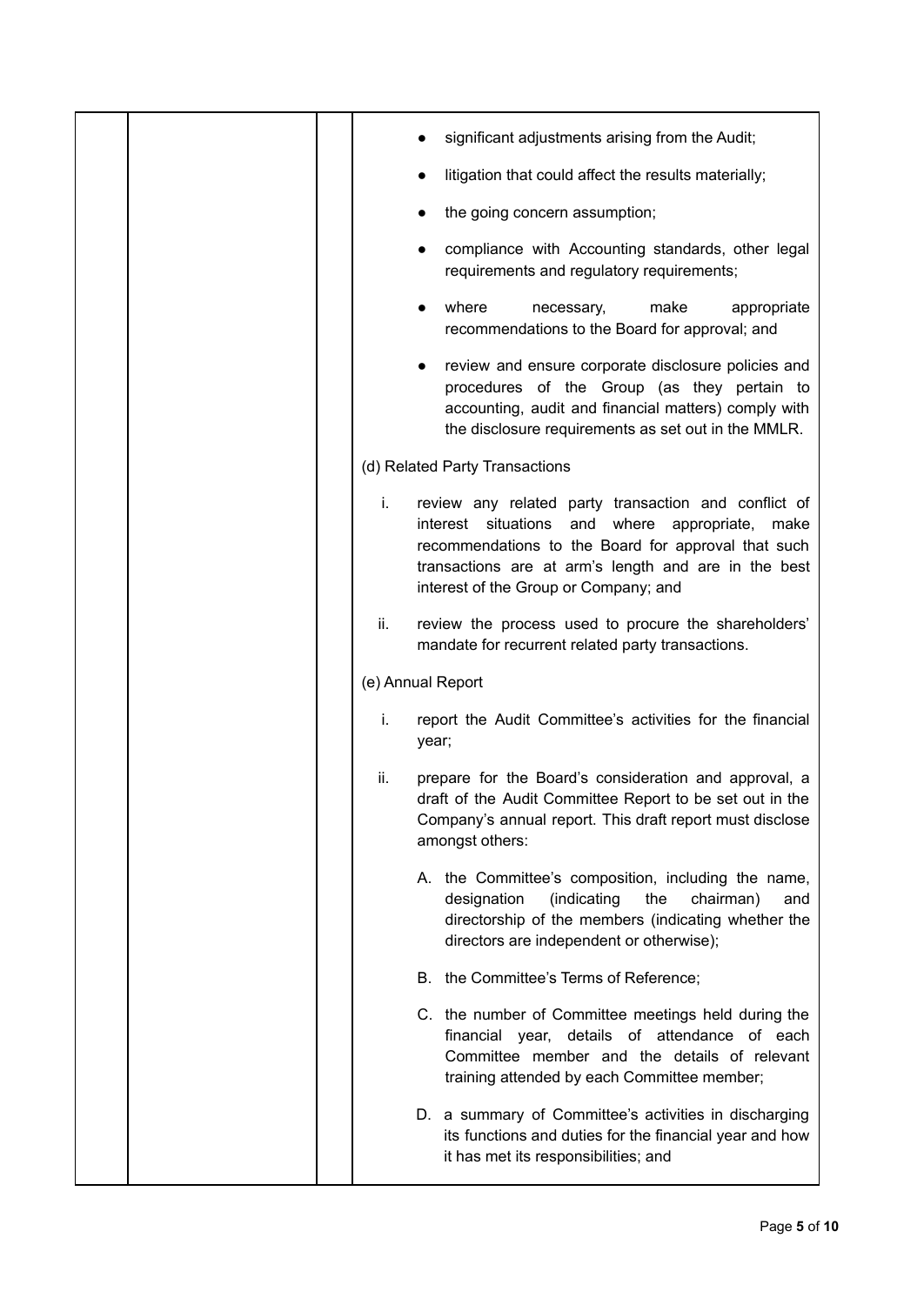| E. a summary of the activities of the internal audit<br>function or activity;                                                                                                                                                                                                                                                                                                                                                                                                               |
|---------------------------------------------------------------------------------------------------------------------------------------------------------------------------------------------------------------------------------------------------------------------------------------------------------------------------------------------------------------------------------------------------------------------------------------------------------------------------------------------|
| iii.<br>review the Statement on Risk Management and Internal<br>Control and the Statement on Corporate Governance<br>prior to their inclusion in the Company's Annual Report;<br>and                                                                                                                                                                                                                                                                                                        |
| prepare for the Board's consideration and approval, the<br>iv.<br>disclosure on Internal Audit functions in the Annual<br>Report which shall include:                                                                                                                                                                                                                                                                                                                                       |
| A. whether the Internal Audit department personnel are<br>free from any relationships or conflicts of interest,<br>which could impair their objectivity and independence;                                                                                                                                                                                                                                                                                                                   |
| B. the number of resources in the Internal Audit<br>department;                                                                                                                                                                                                                                                                                                                                                                                                                             |
| C. name and qualification of the person responsible for<br>internal audit; and                                                                                                                                                                                                                                                                                                                                                                                                              |
| D. whether the Internal Audit function is carried out in<br>accordance with the Internal Audit Charter.                                                                                                                                                                                                                                                                                                                                                                                     |
| (f) Investigations                                                                                                                                                                                                                                                                                                                                                                                                                                                                          |
| i.<br>consider major findings of internal investigations and<br>Management's response; and                                                                                                                                                                                                                                                                                                                                                                                                  |
| ii.<br>review the Company's procedures for detecting fraud<br>and whistle blowing.                                                                                                                                                                                                                                                                                                                                                                                                          |
| (g) Internal Control                                                                                                                                                                                                                                                                                                                                                                                                                                                                        |
| evaluate the overall adequacy and effectiveness of the<br>ı.<br>controls including<br>internal<br>information<br>system<br>οf<br>technology controls, the Group's financial, audit and<br>accounting organisations and personnel and the Group's<br>policies and compliance procedures with respect to<br>business practices, through a review of the results of<br>work performed by Internal Audit department and<br>External Auditors and discussions with key Senior<br>Management; and |
| review the employee code of business practice, vendor<br>ii.<br>code of business practice, the whistle-blowing policy and<br>the outcome of any defalcation cases investigated.                                                                                                                                                                                                                                                                                                             |
| (h) Annual Review of the Terms of Reference of the Committee                                                                                                                                                                                                                                                                                                                                                                                                                                |
| Review and reassess the adequacy of the Terms of Reference of<br>the Committee on annually, and where necessary obtain the<br>assistance of Management, the Group's External Auditors and                                                                                                                                                                                                                                                                                                   |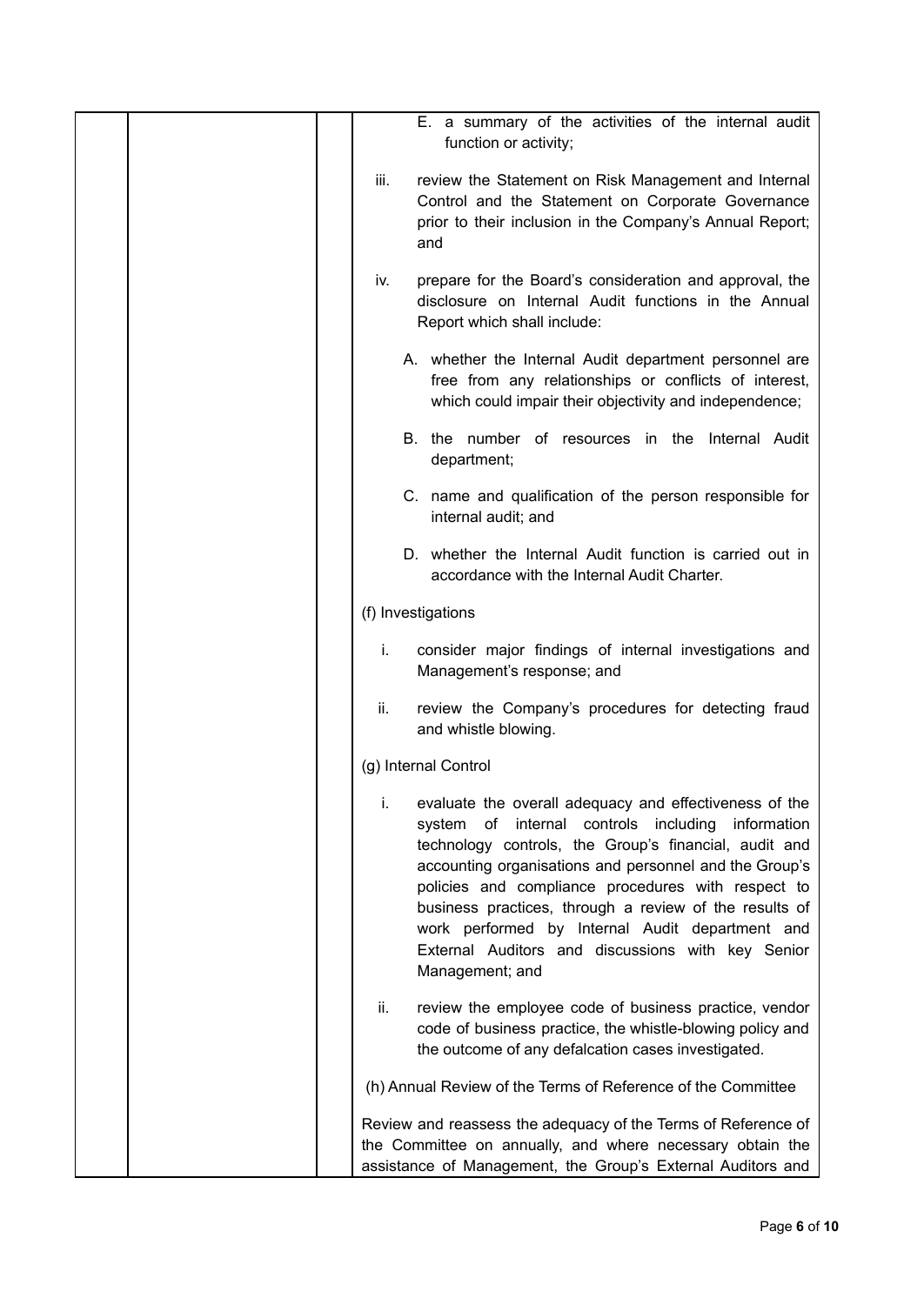|   |                |   | external legal counsel, and recommend proposed changes to the<br>Board for approval.<br>(i) Reporting of Breaches to Bursa Malaysia<br>Where the Committee is of the view that a matter reported by it to<br>the Board has not been satisfactorily resolved resulting in a<br>breach of MMLR, the Committee shall promptly report such<br>matter to Bursa Malaysia.<br>(j) Other Matters<br>Consider any other matters as directed by the Board.                                                                                                                                                                                                                                                                                                                                                                                                                                   |
|---|----------------|---|------------------------------------------------------------------------------------------------------------------------------------------------------------------------------------------------------------------------------------------------------------------------------------------------------------------------------------------------------------------------------------------------------------------------------------------------------------------------------------------------------------------------------------------------------------------------------------------------------------------------------------------------------------------------------------------------------------------------------------------------------------------------------------------------------------------------------------------------------------------------------------|
| 4 | Authorities    |   | The Company must ensure that wherever necessary and<br>reasonable for the performance of its duties, the Committee shall,<br>in accordance with a procedure to be determined by the Board<br>and at the cost of the Company:<br>(a) have authority to investigate any matter within this Terms of<br>Reference;<br>(b) have the resources which are required to perform its duties;<br>(c) have full and unrestricted access to any information pertaining<br>to the Company;<br>(d) have direct communication channels with the External<br>Auditors and the Internal Audit Department;<br>(e) be able to obtain independent professional or other advice;<br>and<br>(f) be able to convene meetings with the External Auditors,<br>Internal Audit Department or both, excluding the attendance of<br>other directors and employees of the Company, whenever<br>deemed necessary. |
| 5 | <b>Members</b> | ÷ | Members of the Committee shall be appointed by the Board and<br>shall comprise at least three (3) members, all of whom shall be<br>non-executive directors and a majority of whom shall be<br>independent directors. No alternate director shall be appointed<br>as a member of the Committee.<br>All members of the Committee shall be financially literate and at<br>least one (1) member shall:<br>be a member of the Malaysian Institute of Accountants;<br>(a)<br>if he is not a member of the Malaysian Institute of<br>(b)<br>Accountants, he must have at least three (3) years of<br>working experience and: -<br>he must have passed the examinations specified<br>Ĺ.<br>in Part I of the 1st Schedule of the Accountants<br>Act 1967; or                                                                                                                                |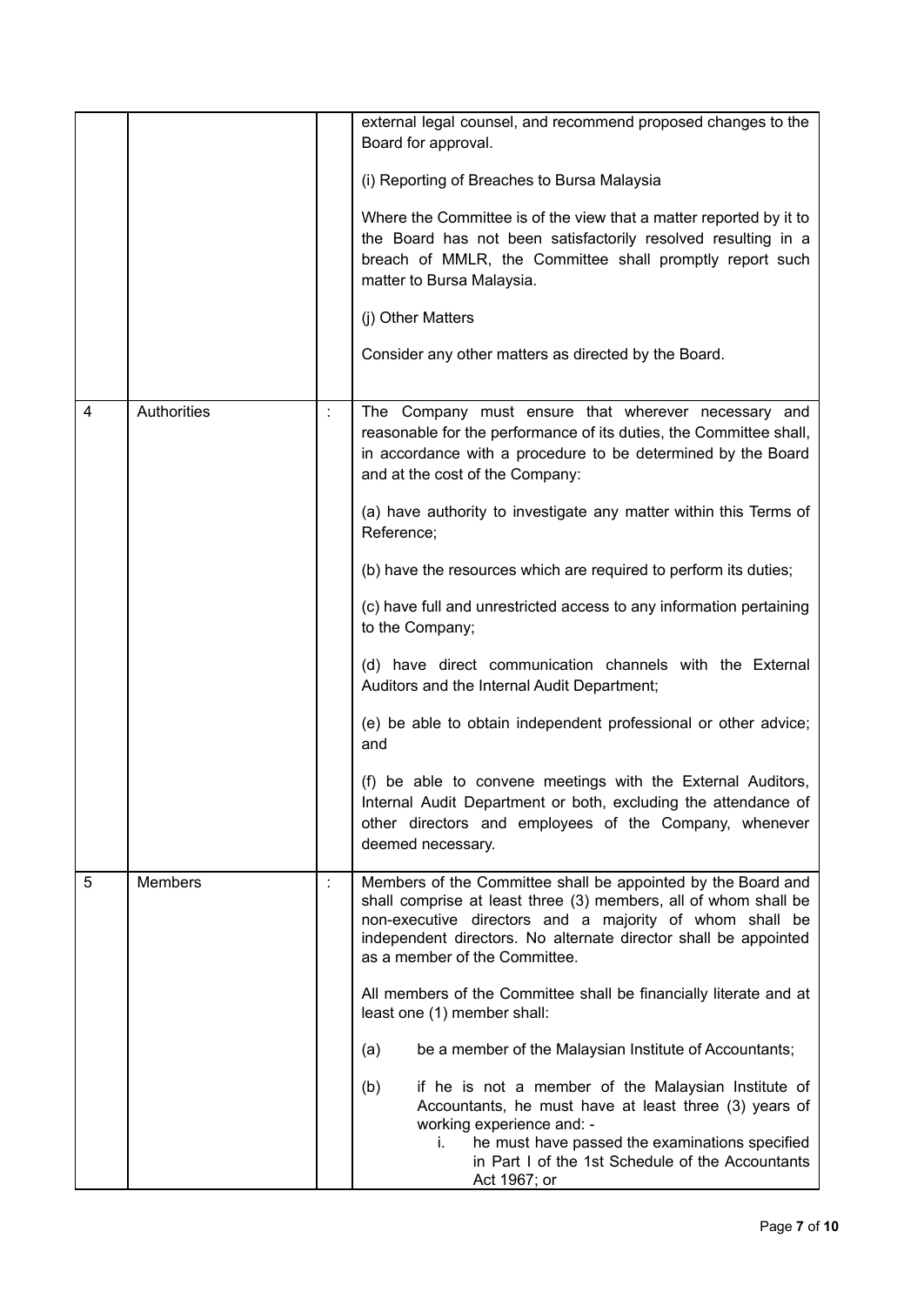|   |          | ii.<br>he must be a member of one (1) of the<br>Associations of Accountants specified in Part II<br>of the 1st Schedule of the Accountants Act 1967;<br>or                                                                                                                                                                                                                                                                                                                                               |
|---|----------|----------------------------------------------------------------------------------------------------------------------------------------------------------------------------------------------------------------------------------------------------------------------------------------------------------------------------------------------------------------------------------------------------------------------------------------------------------------------------------------------------------|
|   |          | fulfill such other requirements as prescribed or approved<br>(c)<br>by Bursa Malaysia.                                                                                                                                                                                                                                                                                                                                                                                                                   |
|   |          | Prior to the appointment of a former key audit partner (as defined<br>in Note 5 to Practice 8.2 of the MCCG) as a member of the<br>Committee, the Board shall observe a cooling-off period of at<br>least two (2) years.                                                                                                                                                                                                                                                                                 |
|   |          | Each appointed Committee member shall hold office until the<br>earlier of: (i) such time as the Board determines to terminate<br>his/her appointment; or (ii) the Committee member ceasing to be<br>a member of the Board.                                                                                                                                                                                                                                                                               |
|   |          | If a member of the Committee resigns, dies, is incapacitated or<br>for any reason ceases to be a member which results in the<br>non-compliance of paragraphs 15.09(1) and 15.10 of the MMLR,<br>the Board shall, within three (3) months, fill the said vacancy.                                                                                                                                                                                                                                         |
|   |          | The terms of office and performance of the Committee and each<br>of its members shall be reviewed by the Nomination and<br>Remuneration Committee annually.                                                                                                                                                                                                                                                                                                                                              |
|   |          | The External Auditors have the right to appear and be heard at<br>any meeting of the Committee and shall appear before the<br>Committee when required to do so. At least twice a year, the<br>Committee shall meet with the External Auditors without the<br>presence of Management.                                                                                                                                                                                                                     |
|   |          | The Chief Executive Officer, Deputy Group Chief Executive<br>Officers - President (Airlines), President (RedBeat Ventures),<br>Group Chief Financial Officer, Deputy Group Chief Financial<br>Officer, Group Chief Operating Officer, Chief Financial Officer,<br>Group Head of Internal Audit, Group Head of Legal of the<br>Company and Chief Executive Officer of AirAsia Berhad are<br>required to attend the Committee meetings to assist in the<br>deliberations and resolution of matters raised. |
|   |          | The Committee may request other Board members and any other<br>officer or employee to attend a meeting of the Committee to<br>assist in the deliberation and resolution of matters raised.                                                                                                                                                                                                                                                                                                               |
|   |          | For the avoidance of conflict of interest, a member of the<br>Committee shall abstain from participating in discussions and<br>decisions on any matters involving him/her.                                                                                                                                                                                                                                                                                                                               |
| 6 | Chairman | The Chairman of the Committee shall be appointed by the Board<br>and shall be an independent non-executive director and shall not<br>be the Chairman of the Board. In the absence of the Chairman<br>and/or a deputy appointed by the Board in any meeting, the<br>remaining members present shall elect one (1) of themselves to<br>chair the meeting.                                                                                                                                                  |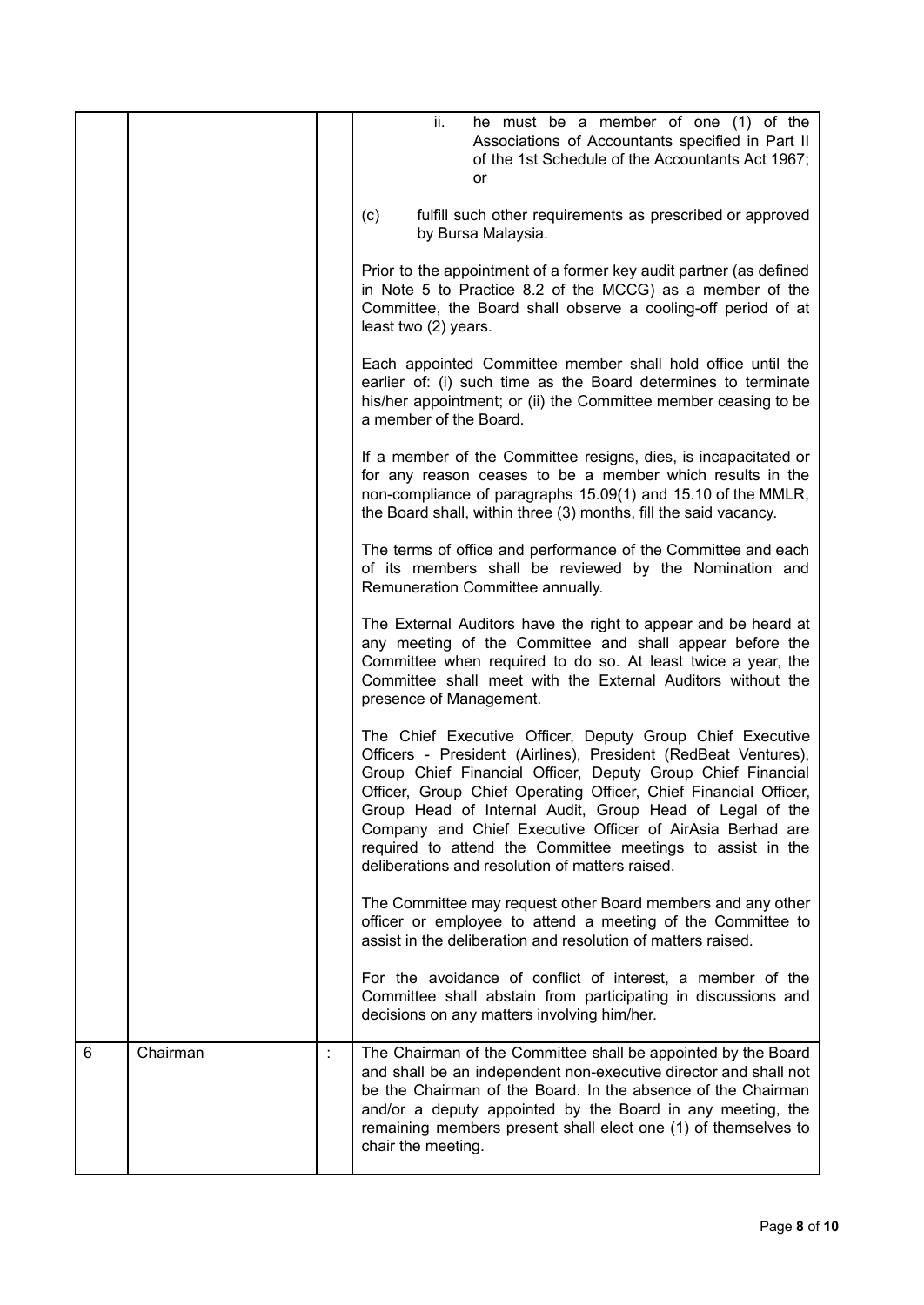| $\overline{7}$ | Quorum                                        | The quorum for meetings shall be at least two (2) members, of<br>whom the majority present shall be an independent director. A<br>duly convened meeting of a Committee at which a quorum is<br>present shall be competent to exercise all or any of the<br>authorities, powers and discretions vested in or exercisable by<br>the Committee.                                                                                                                                                                 |
|----------------|-----------------------------------------------|--------------------------------------------------------------------------------------------------------------------------------------------------------------------------------------------------------------------------------------------------------------------------------------------------------------------------------------------------------------------------------------------------------------------------------------------------------------------------------------------------------------|
| 8              | Frequency and notice of<br>meetings           | The Committee shall meet at least four (4) times a year and at<br>such other times as the Chairman of the Committee considers<br>necessary or appropriate.<br>Meetings of the Committee shall be called by the Secretary of the<br>Committee at the request of the Chairman of the Committee.                                                                                                                                                                                                                |
|                |                                               | Unless otherwise agreed, notice of each meeting confirming the<br>venue, time and date, together with an agenda of items to be<br>discussed, shall be forwarded to each member of the Committee<br>and any other person required to attend, no later than seven (7)<br>calendar days before the date of the meeting. Reasonable time<br>should be given for the Committee members and to other<br>attendees as appropriate, to consider all relevant papers and<br>materials prior to the Committee meeting. |
| 9              | Voting, Proceedings and<br>Minutes of Meeting | Matters arising at any meeting shall be decided by a majority<br>vote of the members present, each member having one (1) vote.<br>In the event of equality of votes, the Chairman of the Committee<br>shall have a second or casting vote. However, at meetings where<br>two (2) members are present or when only two (2) members are<br>competent to vote on an issue, the Chairman of the Committee<br>will not have the second or casting vote.                                                           |
|                |                                               | The Secretary of the Committee shall minute the proceedings<br>and resolutions of all Committee meetings, including the names<br>of those present and in attendance. The minutes of the<br>Committee, when approved by the Committee, should be<br>circulated to the Board.                                                                                                                                                                                                                                  |
|                |                                               | The Committee may approve administrative/non-material matters<br>by circular resolution.                                                                                                                                                                                                                                                                                                                                                                                                                     |
| 10             | Reporting structure                           | In addition to the availability of detailed minutes of the Committee<br>meetings to all Board members, the Committee at each Board<br>meeting will report a summary of significant matters.                                                                                                                                                                                                                                                                                                                  |
|                |                                               | The Committee shall not be delegated with decision making<br>powers but shall report its recommendations to the Board for<br>decision.                                                                                                                                                                                                                                                                                                                                                                       |
|                |                                               | The Committee shall compile a report to shareholders on its own<br>activities to be included in Capital A's Annual Report.                                                                                                                                                                                                                                                                                                                                                                                   |
|                |                                               | The Committee Chairman shall respond to any questions relating<br>to the Committee's activities at the Annual General Meeting of<br>Capital A's shareholders, where required.                                                                                                                                                                                                                                                                                                                                |
| 11             | Secretary                                     | The Company Secretary shall act as Secretary of the Committee<br>and shall be responsible, with the concurrence of the Chairman                                                                                                                                                                                                                                                                                                                                                                              |